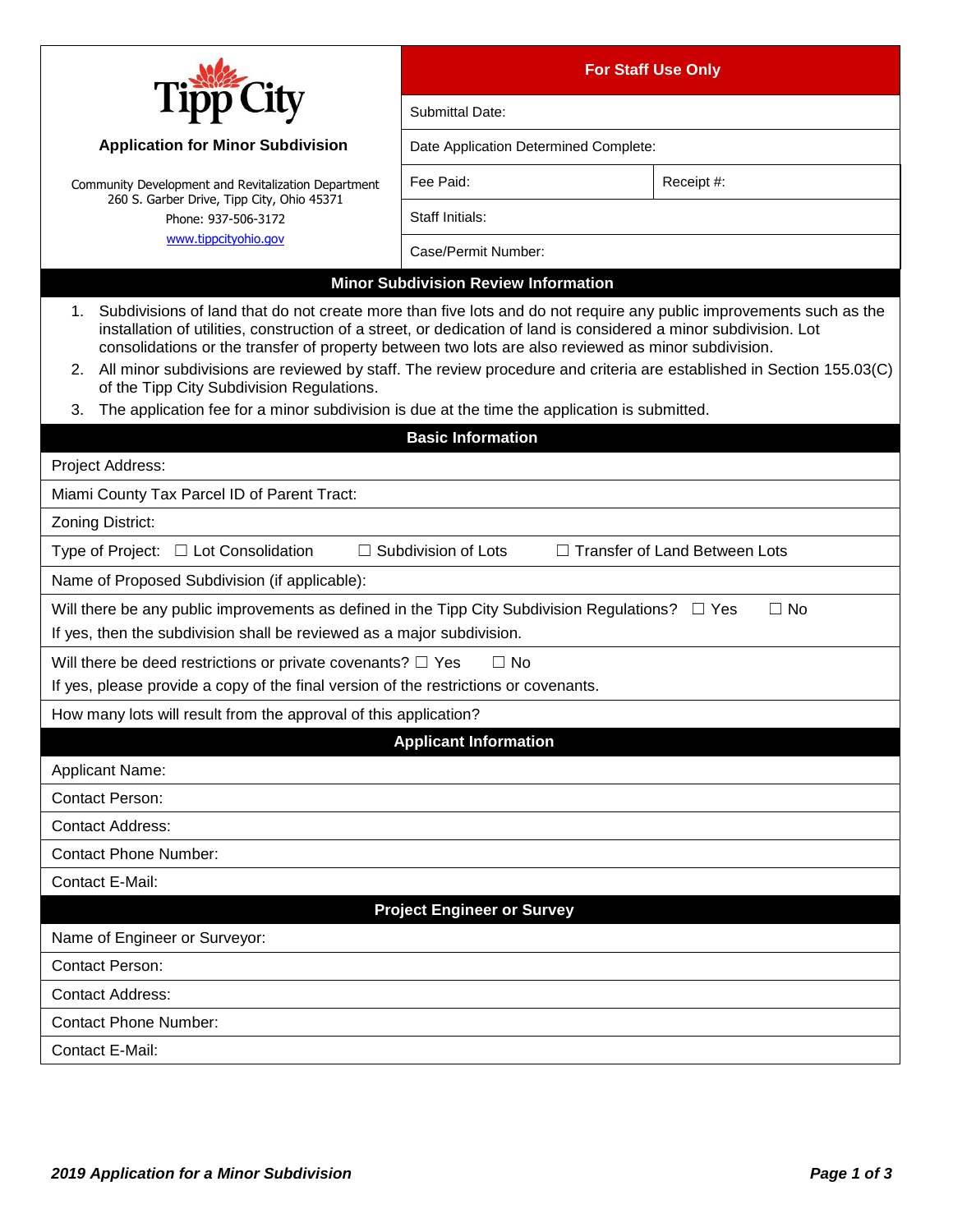| Case/Permit Number:                                                                                                                                                                                                                                                                                                                                                                                                                       |
|-------------------------------------------------------------------------------------------------------------------------------------------------------------------------------------------------------------------------------------------------------------------------------------------------------------------------------------------------------------------------------------------------------------------------------------------|
| <b>Signature</b>                                                                                                                                                                                                                                                                                                                                                                                                                          |
| I certify that, to the best of my knowledge, the information contained in this form and within any attachments is<br>correct and truthful. Furthermore, I certify that I am the property owner or a duly authorized agent of the<br>property owner for this application. I understand that knowingly falsifying this information may be grounds for<br>the denial or revoking of this application and any subsequent review applications. |
| <b>Print Name:</b>                                                                                                                                                                                                                                                                                                                                                                                                                        |
| Signature:                                                                                                                                                                                                                                                                                                                                                                                                                                |
| Date:                                                                                                                                                                                                                                                                                                                                                                                                                                     |

| <b>Minor Subdivision Decision - For Staff Use Only</b> |               |  |
|--------------------------------------------------------|---------------|--|
| Decision: □ Approved                                   | $\Box$ Denied |  |
| Date of Approval:                                      |               |  |
| Zoning Administrator Signature:                        |               |  |
| <b>City Engineer Signature:</b>                        |               |  |
| Expiration Date (if applicable):                       |               |  |
| Comments:                                              |               |  |
|                                                        |               |  |
|                                                        |               |  |
|                                                        |               |  |

ī